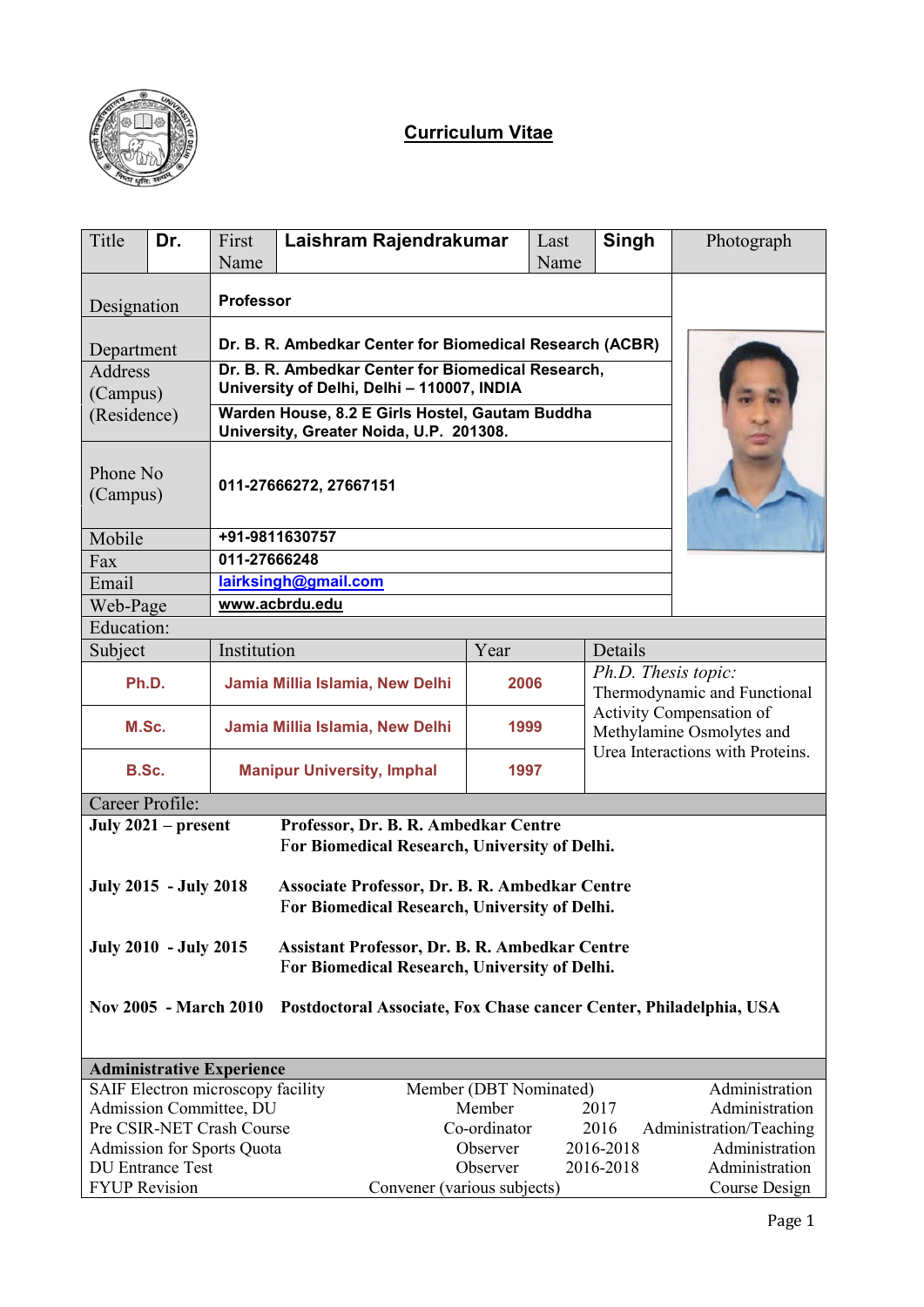| CBCS (Undergraduate)                                                             | Convener (various subjects)           |               | Course Design  |  |  |
|----------------------------------------------------------------------------------|---------------------------------------|---------------|----------------|--|--|
| CBCS (Post-graduate)                                                             | Convener (various subjects)           | Course Design |                |  |  |
| Institute of Eminence (Delhi University)                                         | Member                                |               | Course Design  |  |  |
| e-procurement (Departmental)                                                     | Co-ordinator                          |               | Administration |  |  |
| GEM<br>(Departmental)                                                            | Co-ordinator                          |               | Administration |  |  |
| Examination Co-ordinator (Departmental)                                          | Superintendent                        |               | Administration |  |  |
| Administration<br>Co-ordinator<br>MSc & PhD Entrance Examination (Departmental)  |                                       |               |                |  |  |
| Silver Jubilee Celebration of ACBR (Departmental) Co-ordinator<br>Administration |                                       |               |                |  |  |
| Human Ethics committee (IHEC)                                                    | Member Secretary                      |               | Administration |  |  |
| Animal Ethics committee                                                          | Member                                |               |                |  |  |
|                                                                                  |                                       |               |                |  |  |
|                                                                                  |                                       |               |                |  |  |
|                                                                                  | <b>Other Departmental Experiences</b> |               |                |  |  |
| CIF In-charge                                                                    |                                       | 2013-2019     | Administration |  |  |
| Library In-charge                                                                |                                       | 2013-2019     | Administration |  |  |
| <b>Bill Committee</b>                                                            | Member                                | 2010-2012     | Administration |  |  |
| <b>AMC</b> Committee                                                             | Member                                | 2013-2015     | Administration |  |  |
| <b>Technical Committee</b>                                                       | Member                                |               | Administration |  |  |
| <b>Purchase Committee</b>                                                        | Member                                | 2013-2019     | Administration |  |  |
| North East Committee                                                             | Chairperson                           | 2013-2019     | Administration |  |  |
|                                                                                  |                                       |               |                |  |  |

## **PROFESSIONAL CAREER**

### **MAJOR CONTRIBUTIONS** :

- Protein folding, aggregation and functional rescue of mutant proteins by chemical and molecular chaperones
- Protein covalent modifications by glycating agents and homocystein: their toxicity, nature of oligomers and preventive strategies
- Understanding the structural allostery of anti-oxidant enzymes
- Use of Bertezomib and Hsp70 inducers for the treatment of homocystinuria

Research Interests / Specialization: **Protein Folding/ Misfolding**

- **Neurodegeneration**: specially focussed on developing inhibitors amyloidogenic proteins  **Transthyretin- Familial Amyloid Neuropathy a-synuclein - Parkinson's disease Amyloid-beta - Alzheimer's disease**
- **Homocystinuria**: understanding protein misfolding and gain of toxic functions caused by covalent modification of proteins by homocystein and homocystein thiolactone and development of strategies to inhibit this undesired modification.
- **Hyperglycemia:** We are specially interested in investigating the protein misfolding and gain of toxic functions caused by covalent modification of proteins by advanced glycating end products and strategies to inhibit the processes.

# **Scientific Credentials: Editors**

(A) Journal Guest Editor: 1. Biomolecules (MDPI)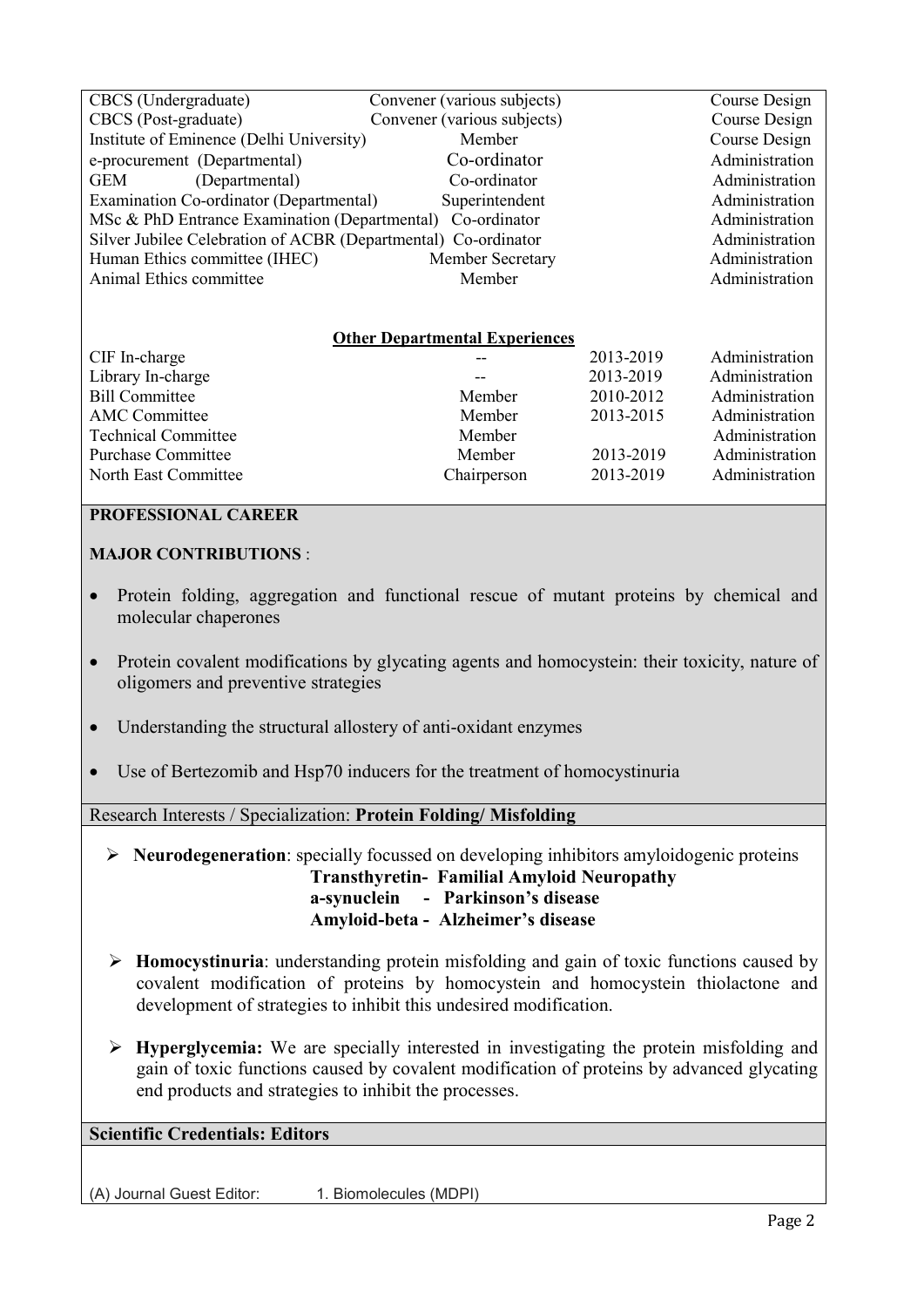#### Name of Special issue: **"Osmolyte System and Neurodegeneration: From Physiology to Therapeutics"**

### **(B) Book Editors**

- **1.** Singh, Laishram Rajendrakumar, and Tanveer Ali Dar, eds. Proteostasis and Chaperone Surveillance. **Springer, 2015**
- **2.** Singh, Laishram Rajendrakumar, and Tanveer Ali Dar, eds.. Cellular Osmolytes: From Chaperoning Protein Folding to Clinical Perspectives. **Springer, 2017**
- **3.** Tanveer Ali Dar and Singh, Laishram Rajendrakumar eds. Protein Modificomics. **Elsevier, 2019**

## **(C) Editorial Board Members in different Journals**

- **1.** Nature Scientific Report
- **2.** Current Protein Peptide Science, Bentham Science
- **3.** Protein Peptide letters, Bentham Science

#### Honours & Awards

- 1. Recipient of **"Board of Director's Fellowship"** sponsored by Fox Chase Cancer Center, USA
- 2. "**Outstanding Scientist Award**" by VDGOOD Professional Association, India
- 3. "**Springer-PSI Award**" 2019 for highest citation of an article
- 4. **Member** National Academy of Sciences, India

### **Publications: Journal Articles = 54, Book Chapter = 7, Edited Books = 3; Total = 64**

- **1.** Kumari, Kritika; Warepam, Marina; Aniket, Bansal; Dar, TA; VN, Uversky and Singh L. R. The gut metabolite, trimethylamine N-oxide inhibits protein folding by affecting cis-trans isomerization and induces cell cycle arrest. Cellular and Molecular Life Sciences (2022) 79, 1 12. (Impact factor – 9.261)
- **2.** Sharma, Gurumayum Suraj; Bhattacharya, Reshmee; Krishna, Snigdha; Alomar, Suliman Y.; Alkhuriji, Afrah; Warepam, Marina; Kumari, Kritika; Rahaman, Hamidur; Singh, Laishram. Structural and Functional Characterization of Covalently Modified Proteins Formed By Glycating Agent, Glyoxal. ACS Omega (2021) 6, 32, 20887-20894 (Impact factor – 3.51 ISSN 2470-1343)
- **3.** Gurumayum Suraj Sharma, Reshmee Bhattacharya, **Laishram Rajendrakumar Singh**. Functional inhibition of redox regulated heme proteins: A novel mechanism towards oxidative stress induced by homocysteine. Redox Biology (2021) 46, 102080 (Impact factor – 11.79 ISSN 2213-2317)
- **4.** Angamba Meetei Potshangbam, Apana Nandeibam, Thongamba Amom, Nongdam Potshangbam, Hamidur Rahaman, Ravindranath Singh Rathore, **Laishram Rajendrakumar Singh**, Aslam Khan. An in silico approach to identify potential medicinal plants for treating Alzheimer disease: a case study with acetylcholinesterase. J. Biomol. Struct. Des. (2020) 1521-1533.
- **5.** Chowhan R.K., Rahaman H., **Singh L.R.** Structural basis of Peroxidase Catalytic Cycle of human Prdx6. Sci Rep. (2020) 10:17416
- **6.** Mohd Younus Bhat, **Laishram Rajendrakumar Singh**, Tanveer Ali Dar. Taurine Induces an Ordered but Functionally Inactive Conformation in Intrinsically Disordered Casein Proteins. Sci Rep. (2020) 10: 3503.
- **7.** Mudasir Ahmad Rather, Tanveer Ali Dar, **Laishram R. Singh**, Ghulam Mohammad Rather Mohsin Ahmad Bhat, Structural-functional integrity of lysozyme in imidazolium based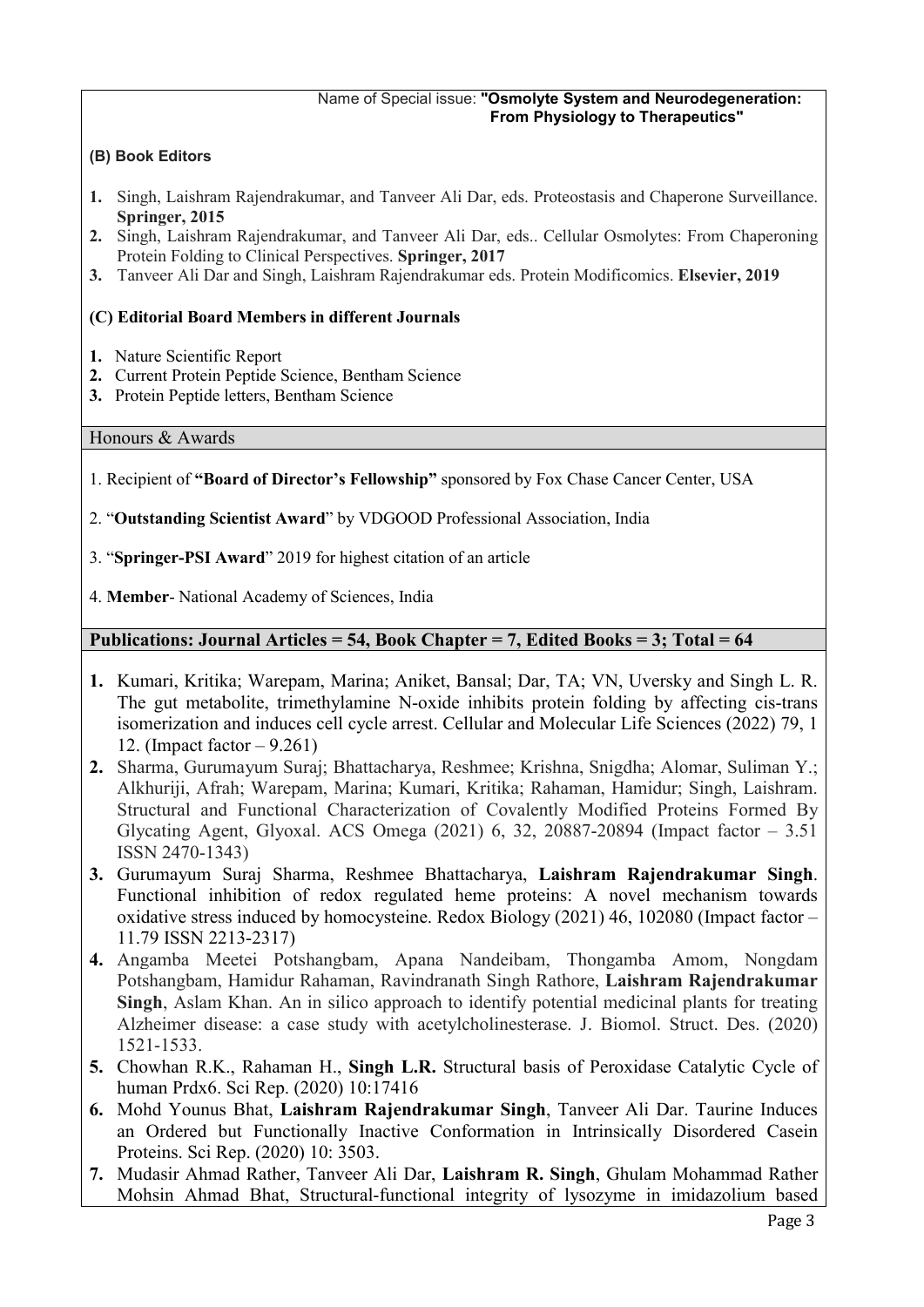surface active ionic liquids. Int. J. Biol. Macromol. 2020, 15: 271-279

- **8.** Arif Bashir, Younis Hazari, Debnath Pal, Dibyajyoti Maity, Samirul Bashir, **Laishram Rajendrakumar Singh**, Naveed Nazir Shah, Khalid Majid Fazili. Aggregation of M3 (E376D) variant of alpha1- antitrypsin. Sci Rep. 2020; 10: 8290.
- **9.** Marina Warepam, Khurshid Ahmad, Safikur Rahman, Hamidur Rahaman, Kritika Kumari, **Laishram Rajendrakumar Singh**. N-Acetylaspartate Is an Important Brain Osmolyte. Biomolecules. 2020 Feb; 10(2): 286.
- **10.** Shahnaj S, Chowhan RK, Meetei PA, Kakchingtabam P, Herojit Singh K, **Rajendrakumar Singh L**, Nongdam P, Fisher AB, Rahaman H. Hyperoxidation of Peroxiredoxin 6 Induces Alteration from Dimeric to Oligomeric State. Antioxidants 8 (2) 2019 (**Impact factor-4.52;**  ISSN 2076-3921)
- **11.** Sharma GS, Warepam M, Bhattacharya R, **Singh LR.** Covalent Modification by Glyoxals Converts Cytochrome c Into its Apoptotically Competent State. Scientific Report 9 (1): 4781 2019 (**Impact factor-4.52;** ISSN 2076-3921)
- **12.** Dar PA, Mir SA, Bhat JA, Hamid A, **Singh LR**, Malik F, Dar TA. An anti-cancerous protein fraction from Withania somnifera induces ROS-dependent mitochondria-mediated apoptosis in human MDA-MB-231 breast cancer cells. Int J Biol Macromol. 135:77-87 2019 (**Impact factor-4.8;** *ISSN*: 0141-8130)
- **13.** Meesha Sharma, Shafikur Rahman, Sheeza Khan, **Laishram Rajendrakumar Singh**. The extracellular protein, transthyretin is an oxidative stress biomarker. Frontiers in Physiology 10 (5) 2019. (**Impact factor-4.1; ISSN:** 1664-042X)
- **14.** Tauheed Hasan, Reetika Arora, Aniket Kumar Bansal, Reshmee Bhattacharya and **Laishram Rajendrakumar Singh**. Disturbed homocystein metabolism is associated with cancer. Experimental and Molecular Medicine, 51(2):21, 2019. (**Impact factor-5.06; ISSN** 2092- 6413)
- **15.** Hasan T, Kumari K, Devi SC, Handa J, Rehman T, Ansari NA, **Singh L. R**. Osmolytes in vaccine production, flocculation and storage: a critical review. Human Vaccine & Immunotherapeutics 15 (2) :514-525 (**Impact factor-3.64;** ISSN: 2164-554X)
- **16.** Sharma, Gurumayum Suraj, and **Laishram Rajendrakumar Singh**. "Conformational status of cytochrome c upon N-homocysteinylation: Implications to cytochrome c release." Archives of biochemistry and biophysics 614 (2017): 23-27. (**Impact factor-3.60;** *ISSN* 1522-4724)
- **17.** Sharma, G. S., and **Singh L. R**. "Polyols have unique ability to refold protein as compared to other osmolyte types." Biochemistry (Moscow) 82 (2017): 465-473. (**Impact factor-1.9;**  *ISSN*: 1608-3040)
- **18.** Mohd Younus Bhat, **Laishram Rajendrakumar Singh** and Tanveer Ali Dar. Trimethylamine N-oxide abolishes the chaperone activity of  $\alpha$ -casein: an intrinsically disordered protein. (2017) Scientific Reports, 2017 26; 7 (1):6572. (**Impact factor-4.52;**  ISSN 2076-3921)
- **19.** Rimpy Kaur Chowhan, Upendra Bhele, Hamidur Rahaman, and **Laishram Rajendrakumar Singh**. Understanding structural basis for redox regulation of Peroxiredoxin 6 using in silico approach. (2017) J. of Proteins and Proteomics. 8(4), pp. 195-204.
- **20.** K Chowhan R, Ali F, Bhat Y, Rahman S, **Singh L. R.**, Ahmad F, A Dar T. Alanine counteracts the destabilizing effect that urea has on RNase-A. Protein and peptide letters. 2016 Sep 1;23(9):795-9. (**Impact factor-1.17;** *ISSN* : 1875-5305.)
- **21.** Kumar, T., Sharma, G. S., & **Singh, L. R.** (2016). Homocystinuria: Therapeutic approach. Clinica Chimica Acta, 458, 55-62. (**Impact factor-2.73; ISSN** 1873-3492)
- **22.** Kumar, T., Yadav, M., & **Singh, L. R.** (2016). Role of osmolytes in regulating immune system. Current pharmaceutical design, 22(20), 3050-3057. (**Impact factor-3.05;** *ISSN* : 1873-4286)
- **23.** Dar, P. A., **Singh, L. R.,** Kamal, M. A., & Dar, T. A. (2015). Unique Medicinal Properties of Withania Somnifera: Phytochemical Constituents and Protein Component. Current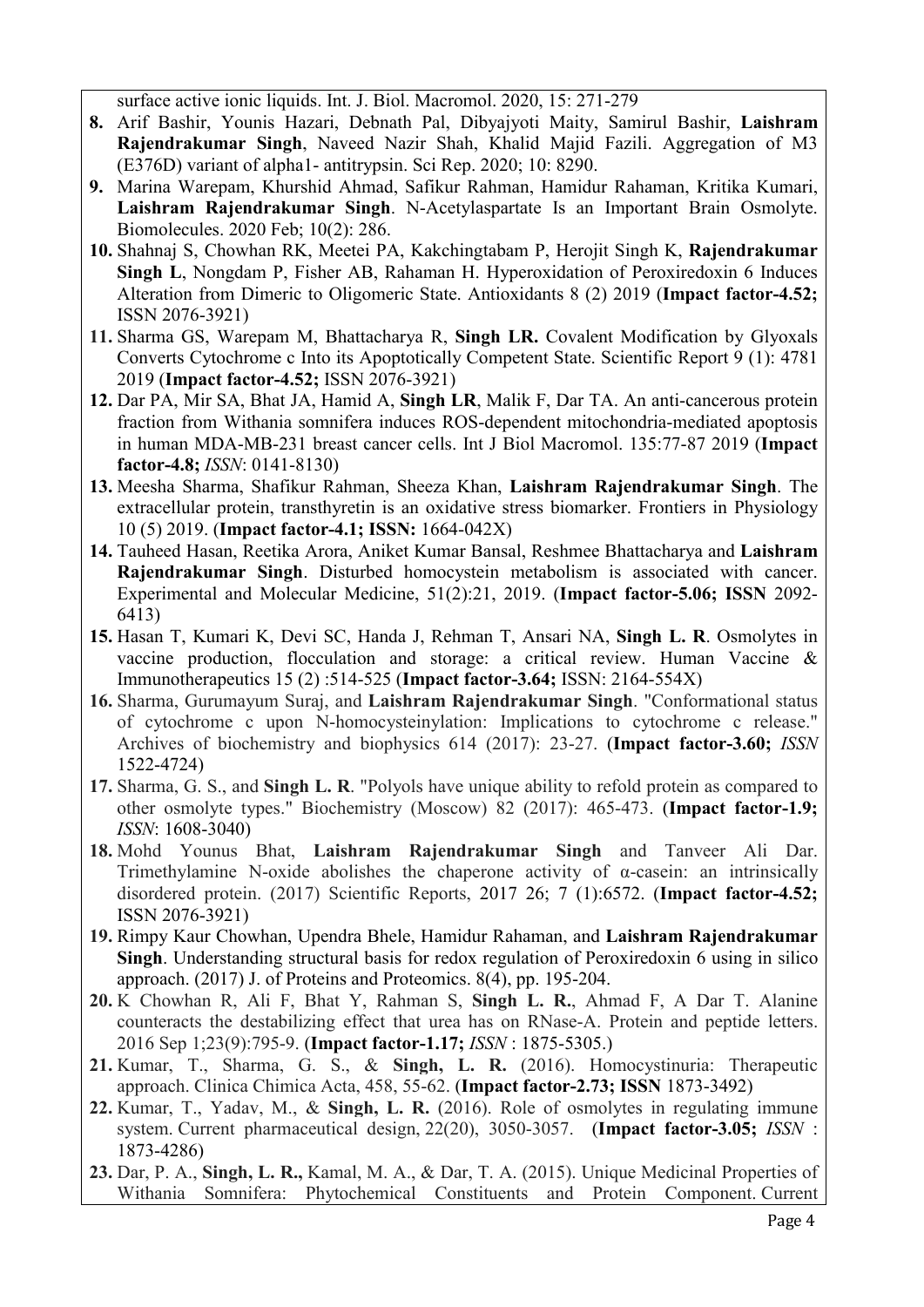pharmaceutical design. 22(5), 535-40. (**Impact factor-3.05;** *ISSN* : 1873-4286)

- **24.** Rahman, S., Warepam, M., **Singh, L. R.,** & Dar, T. A. (2015). A current perspective on the compensatory effects of urea and methylamine on protein stability and function. Progress in biophysics and molecular biology, 119(2), 129-136. (**Impact factor-3.42;** ISSN: 0079-6107)
- **25.** Warepam, M., & **Singh, L. R.** (2015). Osmolyte mixtures have different effects than individual osmolytes on protein folding and functional activity. Archives of biochemistry and biophysics, 573, 77-83. (**Impact factor-3.60;** *ISSN* 1522-4724)
- **26.** Sharma, G. S., Kumar, T., Dar, T. A., & **Singh, L. R.** (2015). Protein N-homocysteinylation: From cellular toxicity to neurodegeneration. Biochimica et Biophysica Acta (BBA)-General Subjects, 1850(11), 2239-2245. (**Impact factor-3.70; ISSN** 0304-4165)
- **27.** Rahman, S., Rehman, M. T., **Singh, L. R.,** Warepam, M., Ahmad, F., & Dar, T. A. (2015). Salt potentiates methylamine counteraction system to offset the deleterious effects of urea on protein stability and function. PloS one,10(3), e0119597. **(**Impact factor-2.77; ISSN **1932- 6203)**
- **28.** Suraj Sharma, G., Ali Dar, T., & **Singh, L. R.** (2015). Reshaping the Protein Folding Pathway by Osmolyte via its Effects on the Folding Intermediates. Current Protein and Peptide Science, 16(6), 513-520. (**Impact factor-2.70;** *ISSN*: 1389-2037)
- **29.** Mittal, S., Chowhan, R. K., & **Singh, L. R.** (2015). Macromolecular crowding: Macromolecules friend or foe. Biochimica et Biophysica Acta (BBA)-General Subjects, 1850(9), 1822-1831. (**Impact factor-3.70; ISSN** 0304-4165)
- **30.** Sharma, G. S., Mittal, S., & **Singh, L. R.** (2015). Effect of Dextran 70 on the thermodynamic and structural properties of proteins. International journal of biological macromolecules, 79, 86-94. (**Impact factor-3.91;** *ISSN*: 0141-8130)
- **31.** Hasan, T., Ali, M., Saluja, D., & **Singh, L. R.** (2015). pH might play a role in regulating the function of paired amphipathic helices domains of human Sin3B by altering structure and thermodynamic stability. Biochemistry (Moscow), 80(4), 424-432. (**Impact factor-1.90;**  *ISSN*: 1608-3040)
- **32.** De, S., Kumar, T., Bohre, A., **Singh, L. R.,** & Saha, B. (2015). Furan-based acetylating agent for the chemical modification of proteins. Bioorganic & medicinal chemistry, 23(4), 791-796. (**Impact factor-2.79;** ISSN: 0968-0896)
- **33.** Sharma, G. S., Kumar, T., & **Singh, L. R.** (2014). N-Homocysteinylation induces different structural and functional consequences on acidic and basic proteins. PloS One, 9(12), e116386. (**Impact factor-2.77; ISSN** 1932-6203)
- **34.** A Dar, T., A Sheikh, I., A Ganie, S., Ali, R., **Singh, L. R**., Hua Gan, S., & A Zargar, M. (2014). Molecular linkages between Diabetes and Alzheimer's disease: Current scenario and future prospects. CNS & Neurological Disorders-Drug Targets, 13(2), 290-298. (**Impact factor-2.08; ISSN: 1996-3181**)
- **35.** Kumar, T., Sharma, G. S., & **Singh, L. R.** (2014). Existence of molten globule state in homocysteine-induced protein covalent modifications. PloS One, 9(11), e113566. (**Impact factor-2.77; ISSN** 1932-6203)
- **36.** Mittal, S., & **Singh, L. R.** (2014). Macromolecular Crowding Induces Holo α-Lactalbumin Aggregation by Converting to Its Apo Form. PloS One, 9(12), e114029. (**Impact factor-2.77; ISSN** 1932-6203)
- **37.** Mittal, S., & **Singh, L. R.** (2014). Macromolecular crowding decelerates aggregation of a βrich protein, bovine carbonic anhydrase: a case study. Journal of biochemistry, 156(5), 273- 282. (**Impact factor-2.35; ISSN** 1756-2651)
- **38.** Warepam, M., Sharma, G. S., Dar, T. A., Khan, M. K. A., & **Singh, L. R.** (2014). Structural characteristic of the initial unfolded state on refolding determines catalytic efficiency of the folded protein in presence of osmolytes. PloS One, 9(10), e109408. (**Impact factor-2.77; ISSN** 1932-6203)
- **39.** K Chowhan, R., Mittal, S., A Dar, T., A Kamal, M., & **Singh, L. R.** (2014). Ignored avenues in alpha-synuclein associated proteopathy. CNS & Neurological Disorders-Drug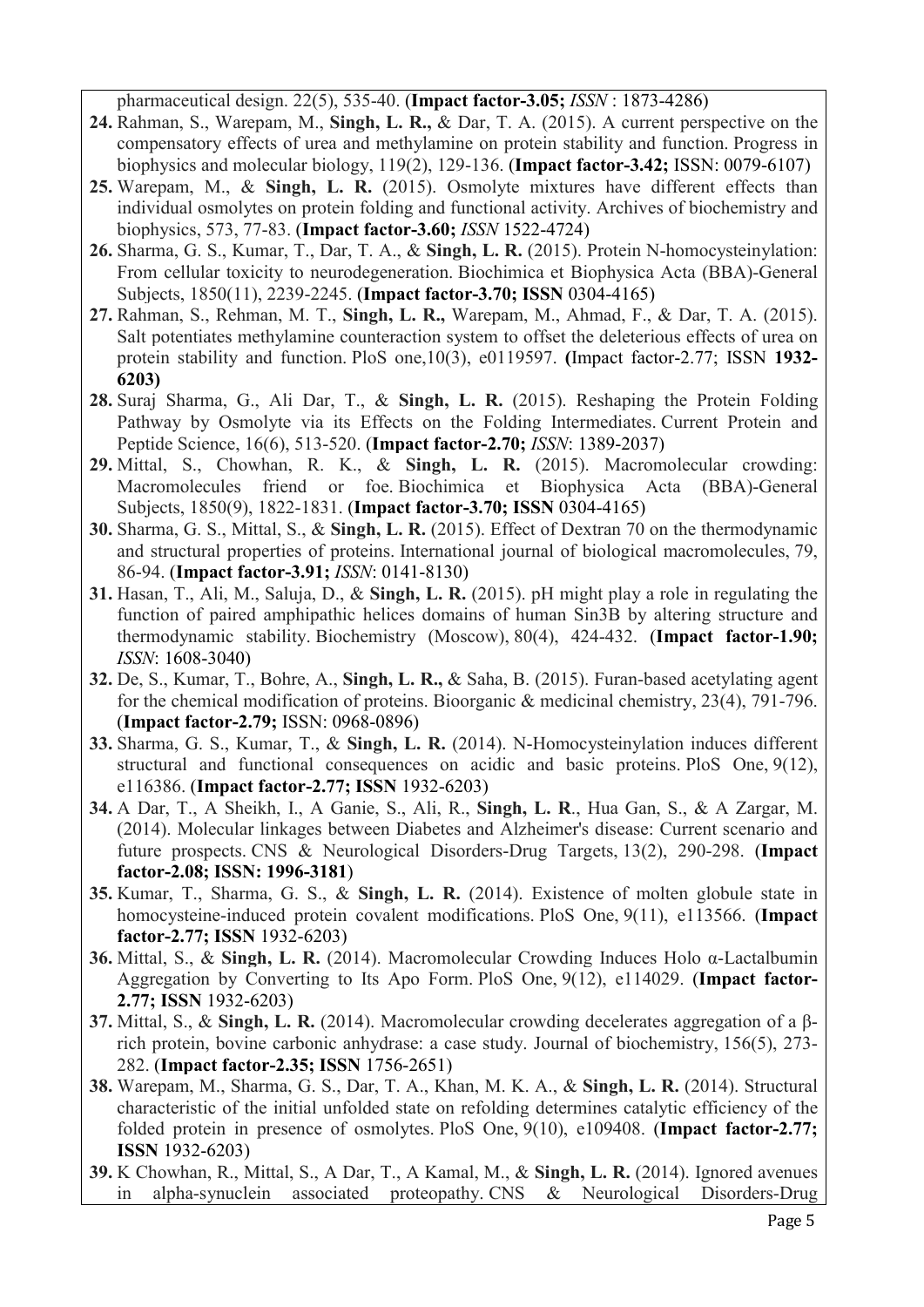Targets, 13(7), 1246-1257. (**Impact factor-2.08; ISSN: 1996-3181**)

- **40.** Khan, S., Bano, Z., **Singh, L. R.,** Hassan, M. I., Islam, A., & Ahmad, F. (2013). Testing the ability of non-methylamine osmolytes present in kidney cells to counteract the deleterious effects of urea on structure, stability and function of proteins. PloS One, 8(9), e72533. (**Impact factor-2.77; ISSN** 1932-6203)
- **41.** Khan, S., Bano, Z., **Singh, L. R.,** Hassan, I., Islam, A., & Ahmad, F. (2013). Why is glycine not a part of the osmoticum in the urea-rich cells?. Protein and peptide letters, 20(1), 61-70. (**Impact factor-1.2; ISSN: 1875-5305**)
- **42.** Mittal, S., & **Singh, L. R.** (2013). Denatured state structural property determines protein stabilization by macromolecular crowding: a thermodynamic and structural approach. PloS one, 8(11), e78936. (**Impact factor-2.77; ISSN** 1932-6203)
- **43.** Rimpy Kaur Chowhan and **Laishram Rajendrakumar Singh**. Polyamines in modulating protein aggregation (2013) Journal of Proteins and Proteomics. (indexed but **no impact,** ISSN: 2524-4663)
- **44.** Ahmad, F., & **Singh, L. R.** (2012, December). Compatible Osmolytes Are Like of SOS Thing in the Living Cells. In Proc Indian natn Sci Acad 78(4), 701-711. (**Impact factor-0.39; ISSN** 03700046)
- **45. Singh, L. R**., Poddar, N. K., Dar, T. A., Rahman, S., Kumar, R., & Ahmad, F. (2011). Forty years of research on osmolyte-induced protein folding and stability. Journal of the Iranian Chemical Society, 8(1), 1-23. (**Impact factor-1.59;** 1735-2428)
- **46. Singh, L. R.,** Poddar, N. K., Dar, T. A., Kumar, R., & Ahmad, F. (2011). Protein and DNA destabilization by osmolytes: the other side of the coin. Life sciences, 88(3), 117-125. (**Impact factor-3.50;** *ISSN*: 0024-3205)
- **47. Singh, L. R**., Gupta, S., Honig, N. H., Kraus, J. P., & Kruger, W. D. (2010). Activation of mutant enzyme function in vivo by proteasome inhibitors and treatments that induce Hsp70. PLoS Genetics, 6(1), e1000807. (**Impact factor-5.54; ISSN** 1553-7404)
- **48. Singh, L. R**., Dar, T. A., Rahman, S., Jamal, S., & Ahmad, F. (2009). Glycine betaine may have opposite effects on protein stability at high and low pH values. Biochimica et Biophysica Acta (BBA)-Proteins and Proteomics,1794(6), 929-935. (**Impact factor-2.60;**  ISSN: 1570-9639)
- **49. Singh, L. R.,** Dar, T. A., & Ahmad, F. (2009). Living with urea stress. Journal of biosciences, 34(2), 321-331. (**Impact factor-1.82;** ISSN: 0973-7138)
- **50.** Jamal, S., Poddar, N. K., **Singh, L. R.,** Dar, T. A., Rishi, V., & Ahmad, F. (2009). Relationship between functional activity and protein stability in the presence of all classes of stabilizing osmolytes. FEBS journal, 276(20), 6024-6032. (**Impact factor-4.70; ISSN** 1742- 4658)
- **51. Singh, L. R.,** & Kruger, W. D. (2009). Functional rescue of mutant human cystathionine βsynthase by manipulation of Hsp26 and Hsp70 levels in Saccharomyces cerevisiae. Journal of Biological Chemistry, 284(7), 4238-4245. (**Impact factor-4.0;** ISSN 1083-351X)
- **52.** Majtan, T., **Singh, L. R**., Wang, L., Kruger, W. D., & Kraus, J. P. (2008). Active cystathionine β-synthase can be expressed in heme-free systems in the presence of metalsubstituted porphyrins or a chemical chaperone.Journal of Biological Chemistry, 283(50), 34588-34595. (**Impact factor-4.0;** ISSN 1083-351X)
- **53. Singh, L. R**., Dar, T. A., Haque, I., Anjum, F., Moosavi-Movahedi, A. A., & Ahmad, F. (2007). Testing the paradigm that the denaturing effect of urea on protein stability is offset by methylamines at the physiological concentration ratio of 2: 1 (urea: methylamines). Biochimica et Biophysica Acta (BBA)-Proteins and Proteomics, 1774(12), 1555-1562. (**Impact factor-2.60;** ISSN: 1570-9639)
- **54. Singh, L. R.,** Chen, X., Kožich, V., & Kruger, W. D. (2007). Chemical chaperone rescue of mutant human cystathionine β-synthase. Molecular genetics and metabolism, 91(4), 335-342. (**Impact factor-3.77;** ISSN: 1096-7192)
- **55.** Dar, T. A., **Singh, L. R.,** Islam, A., Anjum, F., Moosavi-Movahedi, A. A., & Ahmad, F.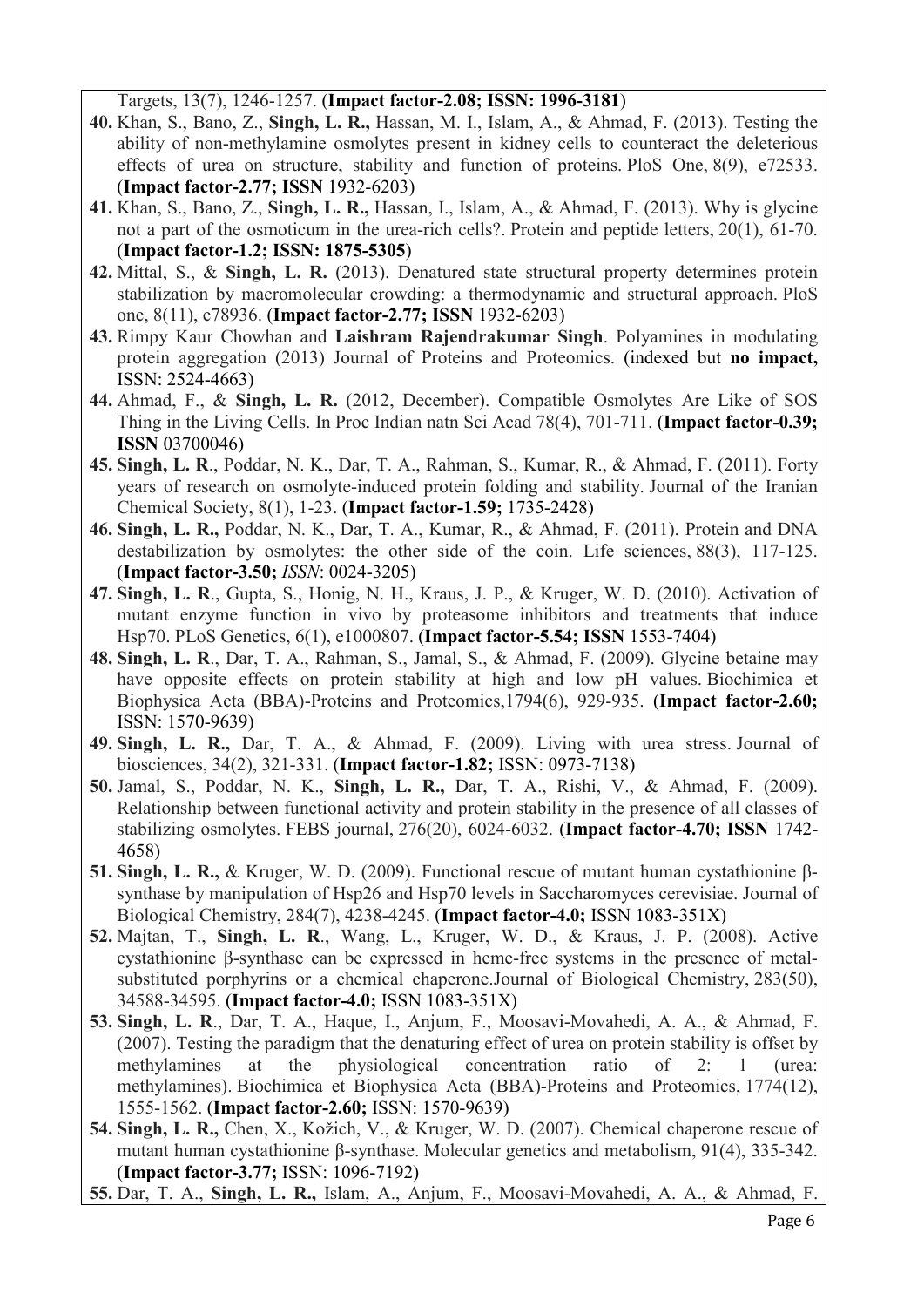(2007). Guanidinium chloride and urea denaturations of β-lactoglobulin A at pH 2.0 and 25 C: the equilibrium intermediate contains non-native structures (helix, tryptophan and hydrophobic patches). Biophysical chemistry, 127(3), 140-148. (**Impact factor-1.87;** ISSN: 0301-4622)

- **56.** Moza, B., Qureshi, S. H., Islam, A., **Singh, L. R.,** Anjum, F., Moosavi-Movahedi, A. A., & Ahmad, F. (2006). A unique molten globule state occurs during unfolding of cytochrome c by LiClO4 near physiological pH and temperature: structural and thermodynamic characterization. Biochemistry, 45(14), 4695-4702. (**Impact factor-2.99; ISSN** 1520-4995)
- **57.** Haque, I., Islam, A., **Singh, L. R.,** Moosavi-Movahedi, A. A., & Ahmad, F. (2006). Stability of proteins in the presence of polyols estimated from their guanidinium chloride-induced transition curves at different pH values and 25° C. Biophysical chemistry, 119(3), 224-233. (**Impact factor-1.87;** ISSN: 0301-4622)
- **58. Singh L. R.,** Inamul Haque and Faizan Ahmad (2005) Counteracting Osmolyte Trimetylamine N-Oxide Destabizes Proteins At pH Below its pKa: Measurements of Thermodynamic Parameters of Proteins in the Presence and Absence of Trimethylamine N-Oxide. J. Biol. Chem. 280, 11035-11042. (**Impact factor-4.0;** ISSN 1083-351X)
- **59.** Haque, I., **Singh, L. R.,** Ahmad, F., & Moosavi-Movahedi, A. A. (2005). Testing polyols' compatibility with Gibbs energy of stabilization of proteins under conditions in which they behave as compatible osmolytes. FEBS letters, 579(18), 3891-3898. (**Impact factor-2.99; ISSN** 1873-3468)
- **60.** Haque, I., **Singh, L. R.,** Moosavi-Movahedi, A. A., & Ahmad, F. (2005). Effect of polyol osmolytes on ΔGD, the Gibbs energy of stabilisation of proteins at different pH values. Biophysical chemistry, 117(1), 1-12. (**Impact factor-1.87;** ISSN: 0301-4622)

## **Book Chapters:**

- **1.** Rimpy Kaur Chowhan, Tanveer Ali Dar, **Laishram Rajendrakumar Singh** (2015) Proteopathies: Molecular, Biological and clinical Perspectives. (on Proteostasis and Chaperone Surveillance, Springer, 139-169 (2015) ISBN 978-81-322-2467-9)
- **2.** Gurumayum Suraj Sharma, Marina Warepam, **Laishram Rajendrakumar Singh** and Tanveer Ali Dar (2015). Small molecule osmolytes can modulate proteostasis. (on Proteostasis and Chaperone Surveillance, 39-59 (2015) Springer, ISBN 978-81-322-2467-9)
- **3.** Mohd Younus Bhat, Tanveer Ali Dar, and **Laishram Rajendrakumar Singh**. Casein Proteins: Structural and Functional Aspects. IntechOpen, ISBN: 978-953-51-2537-2. MILK PROTEINS (2016): 1-19.
- **4.** Bhat, Mohd Younus, **Laishram Rajendrakumar Singh**, and Tanveer A. Dar. "Modulation of Protein Aggregation/Fibrillation by Osmolytes. "Cellular Osmolytes. Springer, ISBN 978- 981-10-3707-8 Singapore, 2017. 121-142.
- **5.** Khan, Sheeza, Tanveer A. Dar, and **Laishram Rajendrakumar Singh**. "Clinical Implications of Osmolytes in Various Human Diseases." Cellular Osmolytes. Springer, ISBN 978-981-10-3707-8 Singapore, 2017. 161-193.
- **6.** Gurumayum Suraj Sharma, Reshmee Bhattacharya, **Laishram Rajendrakumar Singh**. Protein covalent modification by homocysteine: consequences and clinical implications "Protein Modificomics" Elsevier, ISBN: 9780128119501 (281-311, 2019)
- **7.** Aniket Kumar Bansal, **Laishram Rajendrakumar Singh**, Majid R. Kamli. Posttranslational modifications associated with cancer and their therapeutic implications "Protein Modificomics" Elsevier, ISBN: 9780128119501 (203-227, 2019)

### **DETAILS OF RESEARCH PROJECTS:**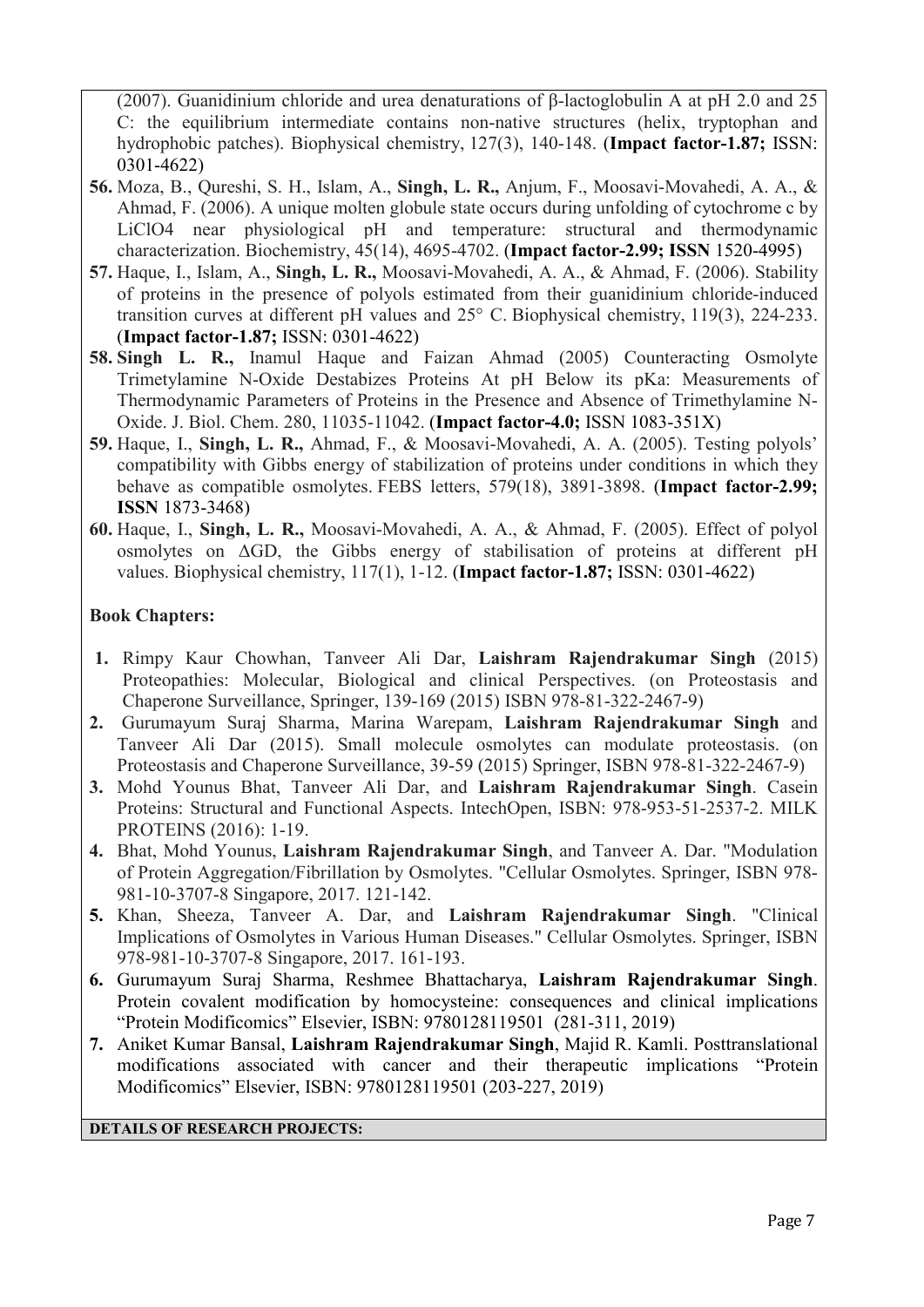|               | A. University awarded projects                                                                                                                                                                                                 |                           |             |                            |
|---------------|--------------------------------------------------------------------------------------------------------------------------------------------------------------------------------------------------------------------------------|---------------------------|-------------|----------------------------|
| $2011 - 12$   | Investigating the effects of multiple osmolytes on<br>protein structure and folding                                                                                                                                            | DU                        | 2.5 lakhs   | Completed                  |
| $2012 - 13$   | Investigating the protein folding in osmolytically<br>stressed cells: structural and thermodynamic study                                                                                                                       | <b>DU</b>                 | 2.5 lakhs   | Completed                  |
| $2013 - 14$   | Investigating the protective role of osmolytes to<br>delay protein N-homocysteinylation                                                                                                                                        | <b>DU</b>                 | 2.8 lakhs   | Completed                  |
|               | Investigating if N-homocysteinylation has<br>2014 -15 different consequences on proteins having<br>different physico-chemical properties                                                                                       | DU                        | 3.0 lakhs   | Completed                  |
| $2015 - 16$   | Investigating reactivity, structural and functional<br>consequences due to protein covalent modification<br>by homocysteine modification by homocysteine                                                                       | DU                        | 3.0 lakhs   | Completed                  |
|               | B. Other agencies - National and international                                                                                                                                                                                 |                           |             |                            |
|               | Mechanism of allosteric regulation of a unique<br>2011 -14 bifunctional antioxidant enzyme peroxyredoxin-6<br>on post-translational modification.                                                                              | <b>DBT</b><br>(PI)        | 27.30 Lakhs | Completed                  |
| 2011-14       | Toll like receptors and signalling mechanisms of<br>T. vaginalis isolates from symptomatic and<br>asymptomatic infected women                                                                                                  | <b>DBT</b><br>$(co-PI)$   | 32.5 lakh   | Completed                  |
|               | Understanding the differential strcture-function<br>relationship of three paired amphipathic helixes (PAH<br>2013 -16 Domains) of human SIN3B protein and their role in<br>differential interaction with transcription factors | <b>CSIR</b><br>$(co-PI)$  | 18 Lakhs    | Completed                  |
| 2014-17       | Effect of multiple osmolytes on protein stability,<br>structure and function                                                                                                                                                   | <b>CSIR</b><br>(PI)       | 19 Lakhs    | Completed                  |
| $2013 - 16$   | Biophysical characterization of glycosylated and<br>non-glycosylated forms of Withania somnifera<br>glycoprotein, a therapeutically important protein<br>from Withania somnifera (Ashwagandha), (RGYI)                         | <b>DBT</b><br>$(co-PI)$   | 34.95 Lakhs | Consultancy<br>project     |
| 2012-15       | Effect of macromolecular and osmolytic crowders<br>on protein structure and folding.                                                                                                                                           | <b>DST</b><br>(PI)        | 40.01 Lakhs | Completed                  |
| 2017-<br>2019 | Protein covalent modification by homocysteine:<br>Understanding the reactivity, toxicity, structural<br>and functional consequences.                                                                                           | <b>DBT</b><br>(PI)        | 30.42 lakh  | Ongoing                    |
|               | Investigating the role of fractional surface area in<br>2014-16 counteracting urea's effect on protein stability and<br>function                                                                                               | <b>DST</b>                | 20 lakh     | Consultancy<br>(completed) |
|               | Screening and characterization of peptide based<br>2015-16 inhibitors of beta-lactamases: an alternative                                                                                                                       | <b>DST</b><br><b>SERB</b> | 29.7 lakh   | Consultancy<br>(completed) |

**1.** Delivered talk on "A Unique Molten Globule State Occurs during Unfolding of Cytochromec by LiClO4 at physiological pH" at Manipur University, Imphal, India (2004).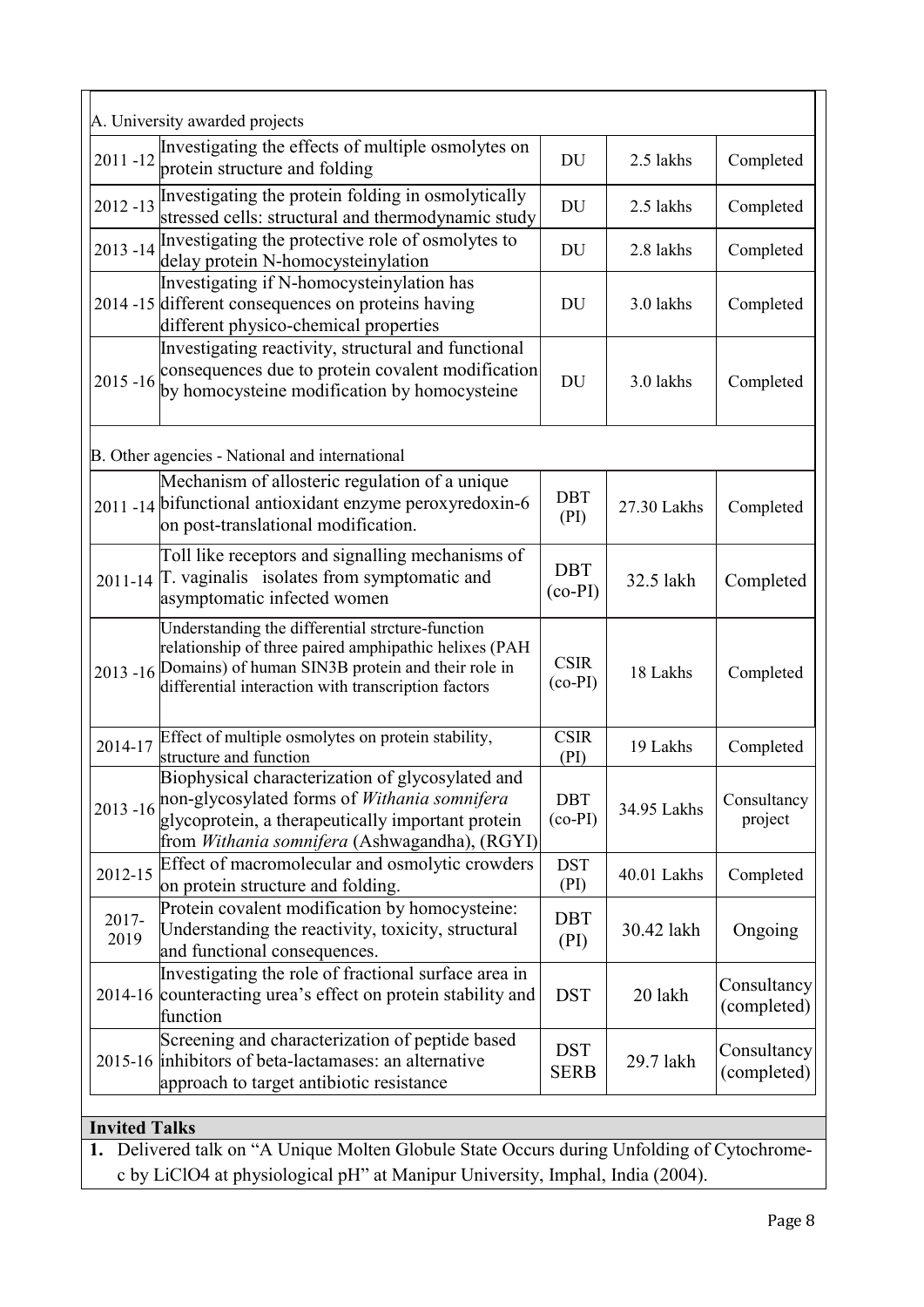- **2.** Delivered talk on "Hsp26 deletion rescues inactive missense mutant proteins" at Neural & Behavioral Sciences, Penn State University College of Medicine, Hershey, Pennsylvania, USA (2008).
- **3.** Delivered talk on "Manipulation of Molecular Chaperones to Restore Function to Mutant Proteins" at Department of Cellular and Molecular Physiology, Penn State College of Medicine, Hershey, Pennsylvania, USA (2009).
- **4.** Delivered talk on "Strategies to Restore Function to Disease Causing Missense Mutant Proteins" at Fox Chase Cancer Center, Philadelphia, PA (2009).
- **5.** Delivered SURP lecture on Protein Aggregation and Diseases, ACBR, Delhi University (2014).
- **6.** 2nd International Conference on "Frontiers in industrial and applied Biotechnology" held at Invertis University, Bareilly, Uttar Pradesh in August (2015).
- **7.** 10th symposium on "Frontiers in Biomedical Science" organized by Dr. B. R. Ambedkar Center for Biomedical research, University of Delhi in October (2015).
- **8.** SURP lecture on Protein Misfolding Diseases and Treatment Strategies, ACBR, Delhi University (2016)
- **9.** Delivered talk on "Strategies to restore function to disease causing missense mutant proteins" at 2nd National Seminar on 'Current Trends in Life Sciences' organized by Centre for Biological Sciences and Central University of South Bihar in February (2017).
- **10.** Delivered talk on "Strategies to restore function to disease causing missense mutant proteins" at National Seminar on 'Biotechnology in Health Care: Challenges and Opportunities' organized by Department of Biotechnology, Faculty of Science, Jamia Hamdard in March (2017).
- **11.** Delivered talk on "Strategies to rescue mutant protein function" at SURP program ACBR, Delhi University (2017)
- **12.** Delivered talk on "Protein N-homocystinylation: from Functional loss to Apoptosis" at Seminar in Biophysics organised by jamia Millia Islamia, (2017)
- **13.** Delivered talk on "Strategies to Restore Function to Disease Causing Missense Mutant Proteins" 4<sup>th</sup> International Conference on Emerging Trends in Protein Science & Proteomics: GenoPro2017 organised by Invertis University, Bareily (2018)
- **14.** Delivered talk on "Challenges and Opportunities in Biotechnology for the sustainable development" Department of Biotechnology, Invertis University, Bareilly (2018)
- **15.** Delivered talk on "The Chemical Chaperone, TMAO fails to refold proline rich proteins" at National Seminar entitled **"Biotechnology Research in India: Current Status and Future Prospects"** organised by Department of Biotechnology, School of Chemical and Life Science, Jamia Hamdard (2019)
- **16.** Delivered talk on "Protein Folding Problems: what can we learn from it" organised by Kiroromal college, Delhi University (2020).

# **Publication in Proceedings (in referred journals)**

- **1.** Sharma, Gurumayum Suraj, and Laishram Rajendrakumar Singh. "Insights Into The Mechanism Of Protein Functional Loss Upon Covalent Modification By Homocysteine Thiolactone." The FASEB Journal 31.1 Supplement (2017): 603-4.
- **2.** Shruti Mittal, Laishram Singh (2015) Macromolecular Crowding Enhances the Efficiency of the Chemical Chaperone, Betaine in Inhibiting Protein Aggregation. The FASEB Journal, 29,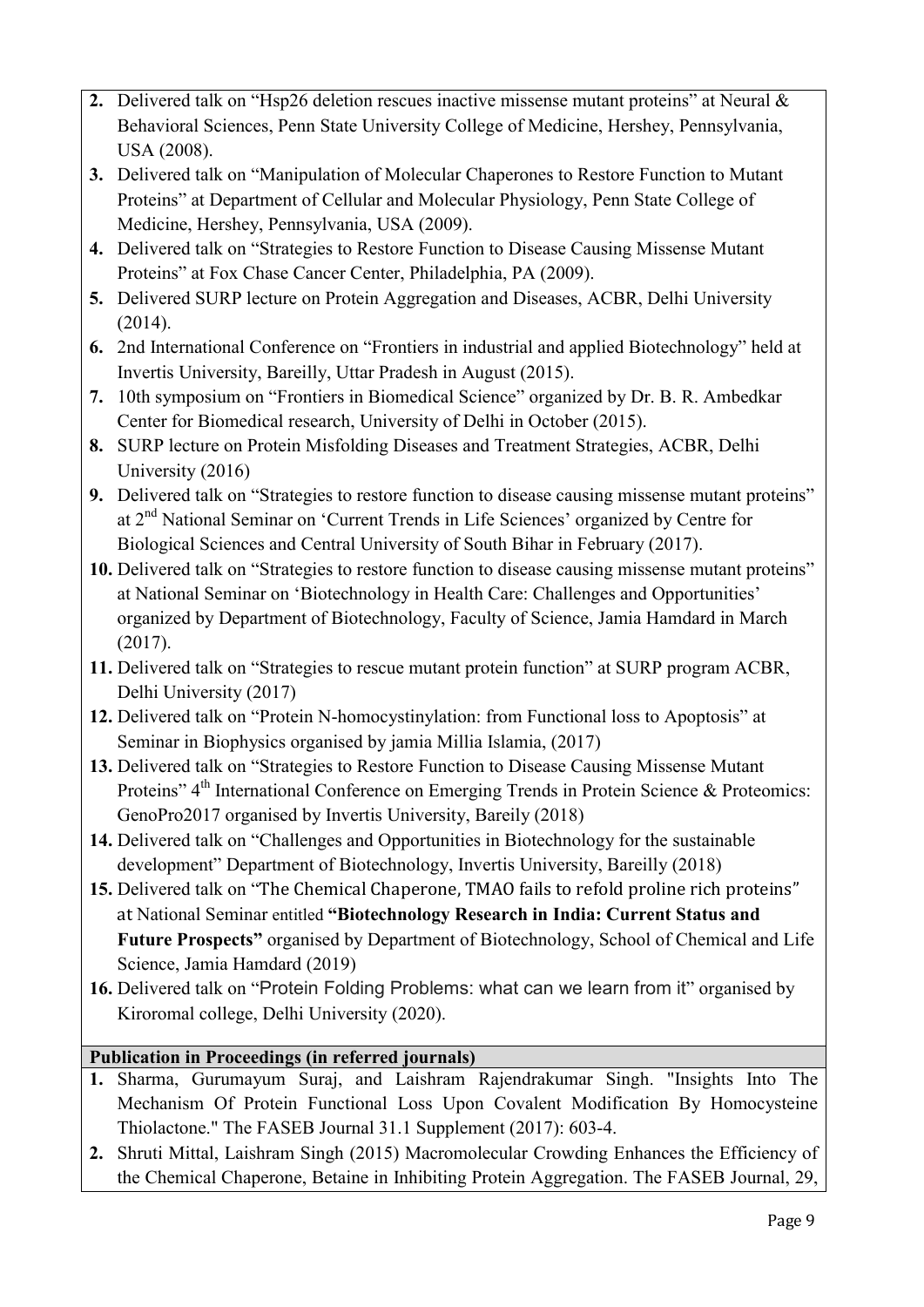1 Supplement, 881.8

- **3.** Marina Warepam, Laishram Singh (2015) Role of N-Acetylaspartate in Alzheimer Disease. The FASEB Journal, 29, 1 Supplement, 881.9
- **4.** Rimpy Kaur Chowhan, Md Hamidur Rahaman, and Laishram Rajendrakumar Singh (2013) Exploring allosteric regulation of Peroxiredoxin6, Journal of Proteins and Proteomics, 4(2), 31.
- **5.** Rimpy Kaur Chowhan, Sudhir Kumar Pal, and Laishram Rajendra Kumar Singh (2015) First comprehensive in silico identification of deleterious nsSNPs of human peroxiredoxin6 and their structural and functional characterization, Journal of Proteins and Proteomics, 6(1), 111.
- **6.** D Sachdev, M Chopra, LR Singh, D Saluja Sexually Transmitted Infections, 2013 Understanding the Molecular Mechanism of mtrR in the Regulation of Antimicrobial Resistance in Neisseria Gonorrhoeae Using in Vitro and In Silico Studies, 89, Supplement 1, A68-A68
- **7.** Marina Warepam and Laishram Rajendrakumar Singh (2012) Mixtures of osmolytes on the effect of protein stability and refolding yield, Journal of Proteins and Proteomics, 3(2), 54.
- **8.** Marina Warepam and Laishram Rajendrakumar Singh (2013) Various additives have opposite effects on the protein aggregation process that proceeds via nucleation dependent and independent pathways, Journal of Proteins and Proteomics, 4(2), 54.
- **9.** Gurumayum Suraj Sharma and Laishram Rajendrakumar Singh (2013) Homocysteinylation induced-protein aggregation: Not all homocysteinylated proteins results into protein aggregation, Journal of Proteins and Proteomics, 4(2), 32.
- **10.** Tarun Kumar and Laishram Rajendrakumar Singh (2013) Proline: A stress protectant can delay protein N-homocysteinylation, Journal of Proteins and Proteomics, 4(2), 32.
- **11.** Shruti Mittal and Laishram Rajendrakumar Singh (2012) Glycine relieves RNase A from crowding induced functional inhibition, Journal of Proteins and Proteomics, 3(2), 45.
- **12.** Shruti Mittal and Laishram Rajendrakumar Singh (2013) Calcium behaves as a chaperone in relieving crowding induced protein aggregation, Journal of Proteins and Proteomics, 4(2), 17.

**Conference attended (Last five years)**

- 1. Participated in the  $36<sup>th</sup>$  Annual Meeting of the Indian Biophysical Society held at University of Madras in 2012
- 2. Participated in the "International Interdisciplinary Science Conference (IISC)" held at Jamia Millia Islamia in 2012
- 3. Participated in the National conference on "Recent trends in Protein Structural Biology" held at Jamia Millia Islamia in December 2013
- 4. Participated in the National symposium on "Frontiers of Biophysics, biotechnology & Bioinformatics" held at University of Mumbai in January 2013
- 5. Participated in the  $9<sup>th</sup>$  Symposium on "Frontiers in Biomedical Research" held at University of Delhi in April 2014

# **Teaching Experience: 11.8 years**

(Subjects/Courses Taught):

## **Postgraduates**:

Theory and Practical class for **Biochemistry** Theory and Practical class for **Instrumentation** Theory class for **Medicinal Chemistry** Theory class for **Concepts in Drug Discovery** Theory class for **Human Physiology**